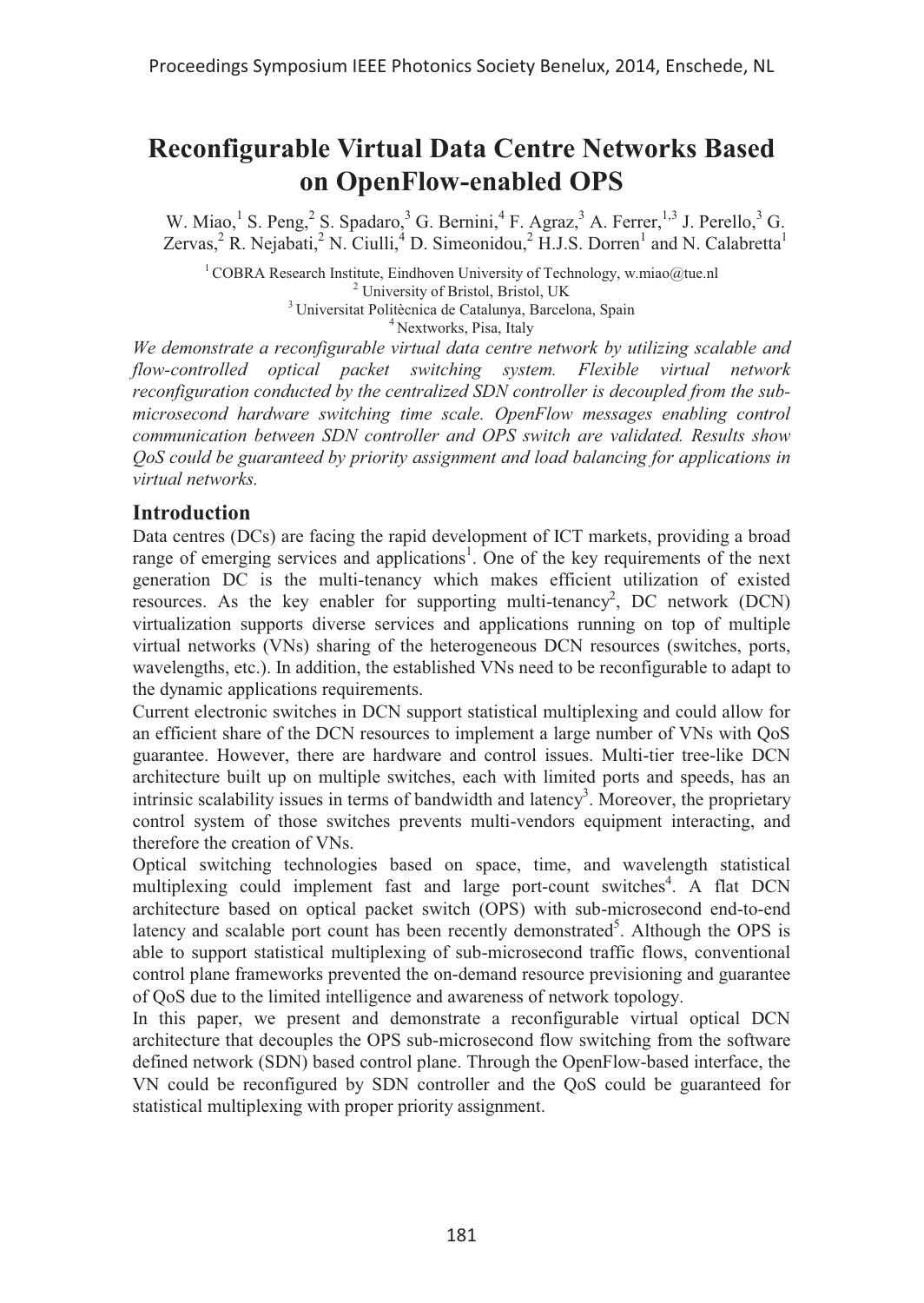## **System operation**

Figure 1(a) shows the proposed reconfigurable virtual DCN architecture. It is composed by a reconfigurable flat DCN and a unified control plane. The flat DCN is based on scalable and modular reconfigurable OPS architecture with optical flow control<sup>5</sup>. The optical flow control is implemented between the ToRs and the OPS. Optical flows generated and transmitted by the ToR includes an optical label that, according to the OPS look-up table (LUT), determines the forwarding output port at the OPS. The OPS provides positive ACK signals for successful delivered packets. In case of contention (due to statistical multiplexing and resources sharing), packets has to be retransmitted by the ToR. Different priority policies can be included in the label field to implement different classes of QoS.

The control plane is composed by a centralized SDN controller deployed on top of the flat DCN, and is responsible to provision the VNs by configuring the LUTs of both OPS and ToRs switches. OpenFlow has been implemented to facilitate the communication between the SDN controller and the switch controllers<sup>6</sup>. A VN is composed by a set of entries in the LUTs that match multiple traffic flows among a well-defined set of ToRs. As an example, Fig. 1(a) shows that VN1 connects ToR1 with ToR2 while VN2 connects ToR2, ToR3, ToRN, with ToR2 belonging to both VNs. Note that once the VNs are provisioned, the application flows are exchanged between the ToRs of the VNs at sub-microsecond level, thus decoupling the slow control plane (tens of milliseconds time scale) and the fast data plane (sub-microsecond time scale).

VNs reconfiguration is possible by updating the LUTs of the ToRs and the OPS. As an example in Fig 1(a), if the DC operator wants to include ToR3 in the VN1, the control plane is able to flexibly reconfigure the network topology by updating the LUT content. Moreover, exploiting the statistical multiplexing introduced by the OPS, the bandwidth/wavelength resources sharing is possible either within a single VN or among multiple VNs. This enables the dynamic creation and reconfiguration of multiple VNs with optimization of DCN resources utilization. Moreover, the control plane, that has also the vision of the network devices could track the status of the ToRs buffers and initiate in advance a load balancing procedure to diverge the traffic towards less used resources for providing higher QoS capabilities.



**Fig. 1:** (a) Architecture for reconfigurable optical DCN; (b) System validation set-up

# **Experimental validation**

Figure 1(b) illustrates the experimental setup with three selected cases to validate the reconfiguration, statistical multiplexing with QoS guarantee, and load balancing operation of the proposed virtual optical DCN architecture, respectively. The aggregated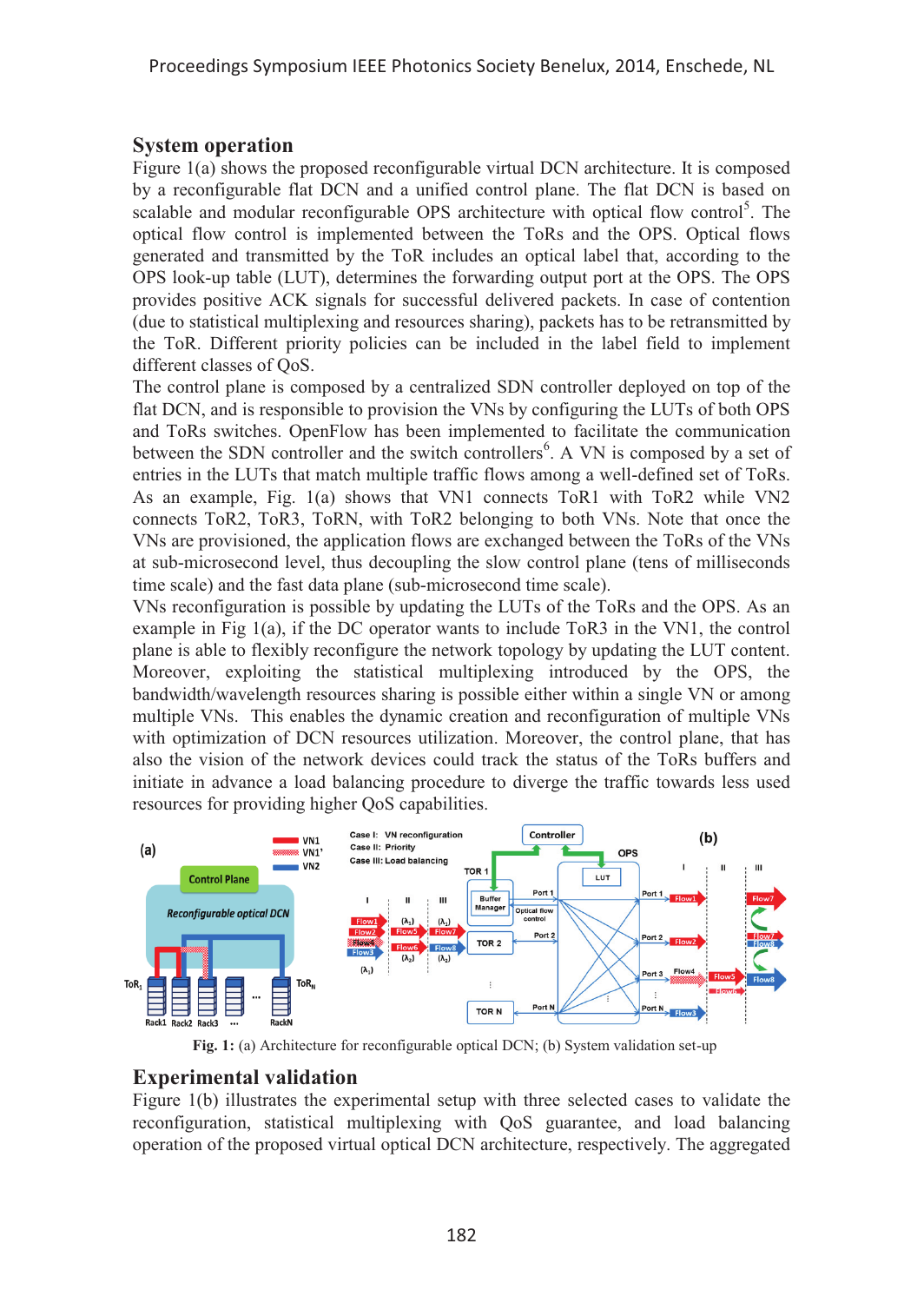

**Fig. 2:** (a) VN1 reconfiguration; (b) Time traces of Flow5 & Flow6 and packet loss & latency for different input load

traffic flows which include sequences of packets from a source to certain destinations are statistically multiplexed at ToR and then transmitted to OPS node. The buffer manager inside the ToR handles the flow destination and generates the labels which will be carried by the flows including the forwarding information and the class of priority. Buffer manager stores the label information and implement the (re-)transmission according to the ACK sent from the OPS node. The gate used for controlling the transmission of packetized 40Gb/s NRZ-OOK payloads (460ns duration and 40ns guard time) is triggered by the buffer manager to emulate the (re-)transmission.

Case I has demonstrated the VN reconfiguration and resource sharing exploiting statistical multiplexing. The centralized controller has provisioned the VN1 comprising ToR1 and ToR2, and the VN2 comprising ToR2, ToR3, and ToRN (Fig. 1(a)). Flow1 and Flow2, belonging to VN1, and Flow3 belonging to VN2 are statistically multiplexed on the same wavelength to different destinations. As resource competition may exist between flows from same ToR, the controller has been given the authority to assign different priority levels for each flow. A reconfiguration of VN1 is now required to include in VN1 also connectivity with ToR3 (to support Flow4 forwarding). The controller updates the LUTs of the ToRs and the OPS, accordingly. Fig. 2(a) shows the LUT update for the original VN1 and the reconfigured VN1' (LUT'). The traces in Fig. 2(a) shows flows with ToR3 as the destination were dropped since no matched label will be found at the OPS. On the contrary, after VN1 reconfiguration and the LUT update, the flows towards ToR3 can be properly delivered. It has been measured that it takes about 50ms for the update procedure and after that, flows are statistically multiplexed and switched at sub-microseconds time scale. It is worth to note that the other flows destined to ToR1 and ToR2 perform hitless switching during the VN reconfiguration time.

In Case II we have demonstrated statistical multiplexing flows operation under different classes of QoS. Flow5 and Flow6 are heading to the same output port (Port3). Flow5 has been assigned higher priority. One label bit has been used as priority flag. In case of contention at OPS, Flow5 will be forwarded to the output Port3 to avoid packet loss and large latency caused by retransmission. Fig. 2(b) shows the label and flow traces, the packet loss, and the latency performance for the two contented flows. Note that the ACK signals for Flow5 are always positive (always transmitted), while the negative ACK signals for Flow 6 indicate retransmission. The packet loss and latency curves confirm no packet loss for Flow5, while the buffer employed at the ToR prevents packet loss up to load < 0.4 for Flow6 and then it increases linearly with the load.